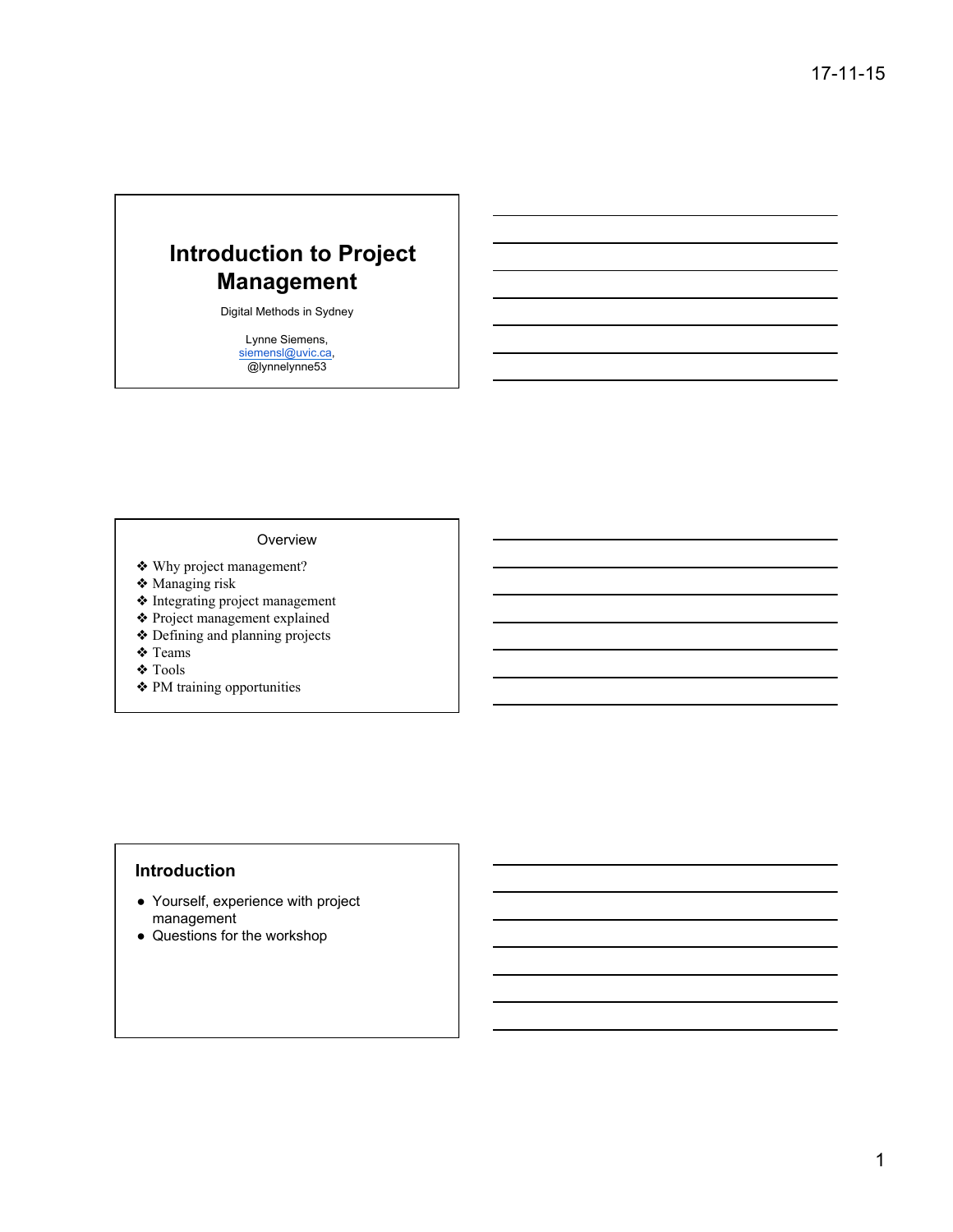#### Why Project Management?

❖ Why is it important to consider a project management plan for digital humanities (DH) projects?

#### Three reasons

- ❖ DH projects are typically collaborative (teambased)
- ❖ DH projects require the juggling of variety of  $t$ asks, people, skill sets, and resources
- ❖ DH projects usually require funding (grants) to undertake the work

#### Project Risks

What are some of the risks that a PMP could address?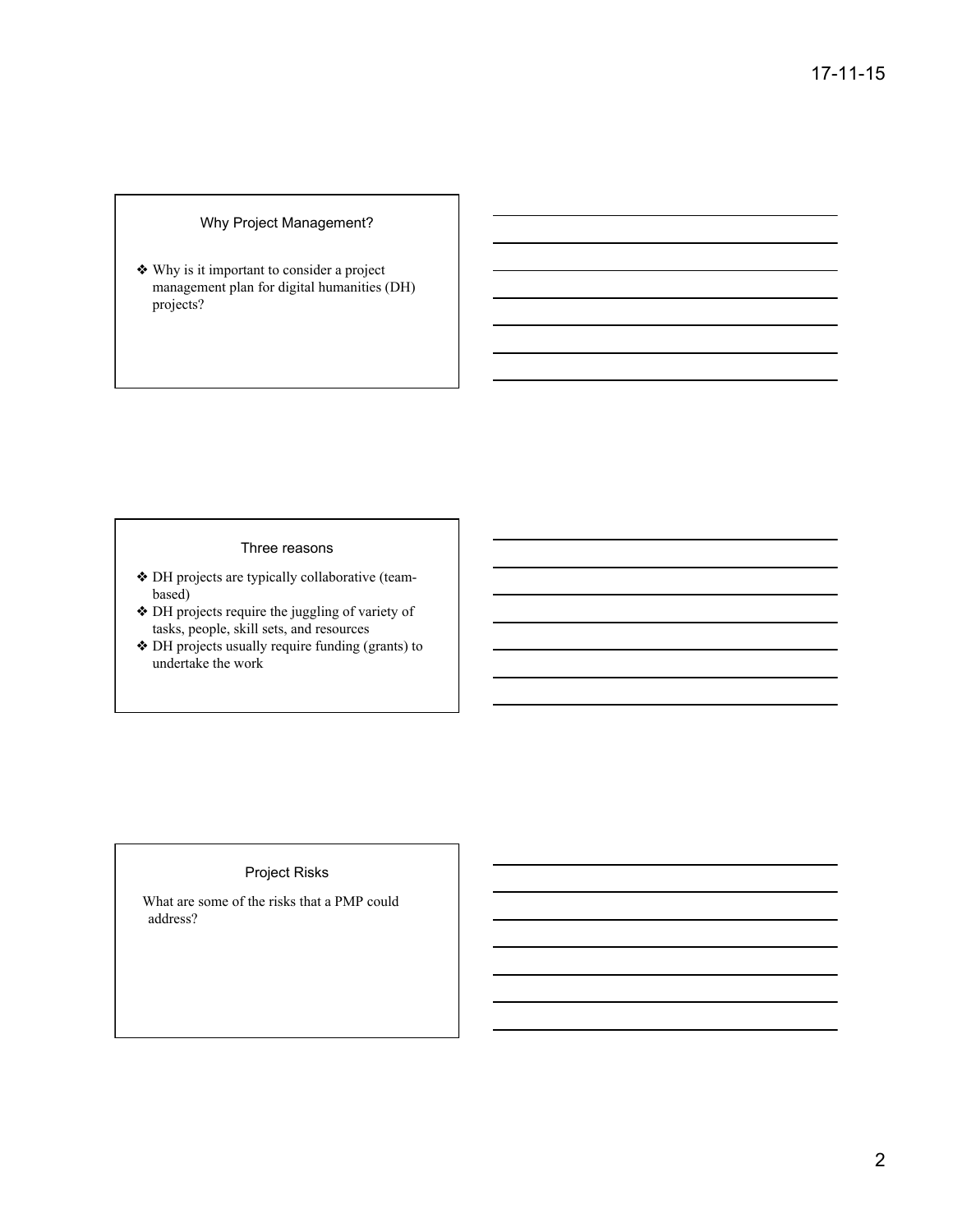#### Project Risks

- ❖ Timely completion
- ❖ Scope creep
- ❖ Budget mismanagement
- ❖ Unanticipated obstacles / tasks
- ❖ Team personnel changes
- ❖ Conflicting schedules
- ❖ Assignment of credit

#### **The real risk**

Ultimately, the goal of a PMP is to protect and enhance one's professional reputation and networks (with collaborators, funding agencies, etc)

#### Integrating a PM structure into your DH project

Project conception stage:

- ❖ Think in terms of process rather than exclusively about idea/product
- ❖ How will the work be done? What are the tasks? Who will do them? When will they be done?
- ❖ How will the team communicate? Share work?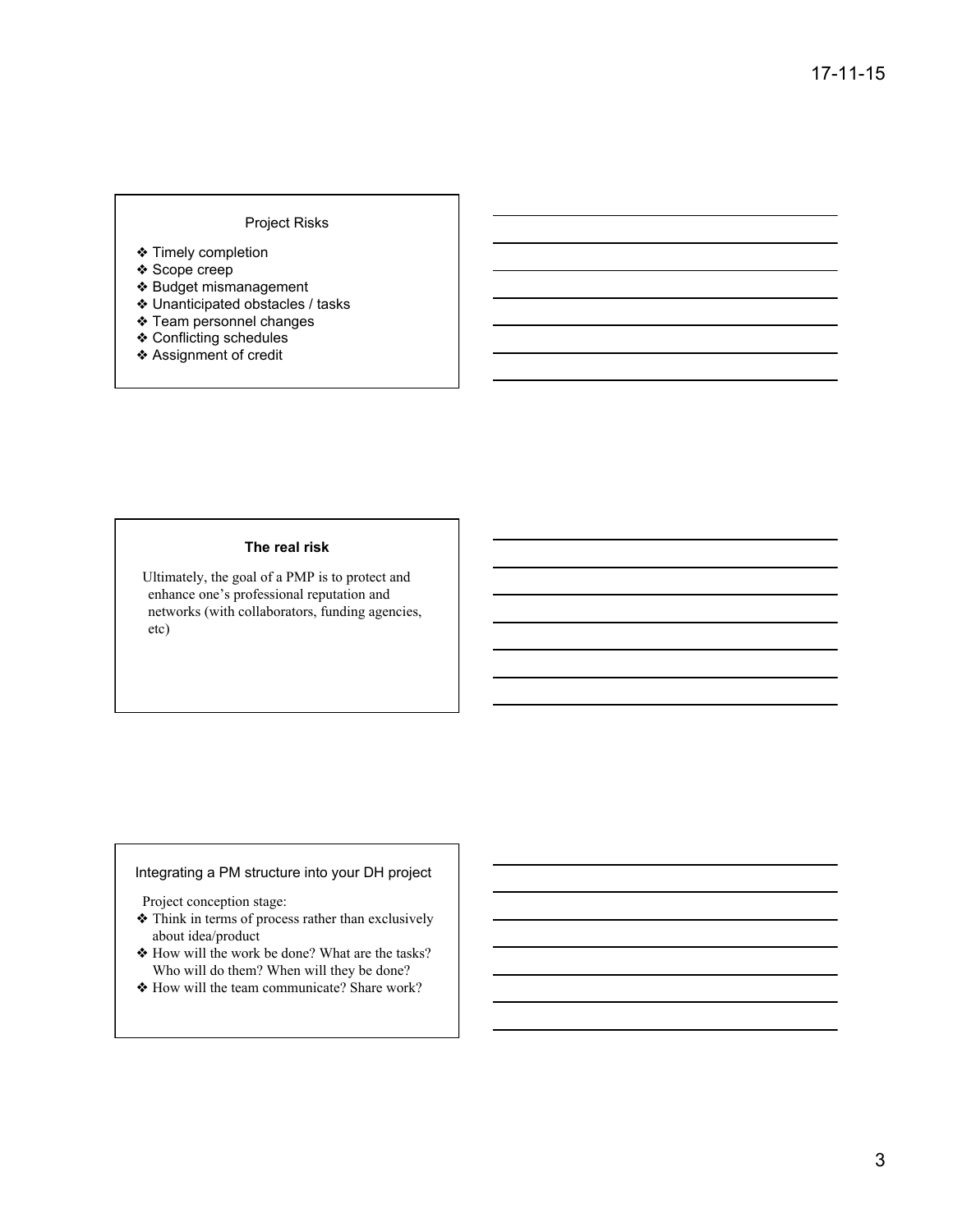#### Project grant-writing stage

- ❖ think about project management as an integral, not external part of the research endeavor
- ❖ many grants require an integrated project management strategy
- ❖ project charters (eg, Ruecker & Radzikowska 2008; INKE Administrative Structure, Omnibus Document 2009)

#### Implementation stage

- ❖ PMP should be a matter of discussion and mutual agreement, open to debate and revision if necessary
- ❖ A communications protocol should ensure that dialogue about progress and problems is ongoing
- ❖ Establishing project milestones are also helpful in reconvening entire project team for 'check-ins'

#### Implementation stage (continued)

- ❖ PMP should be nimble, able to respond to new developments
- ❖ It should not be seen as bureaucratic burden, but rather as optimizing team functionality/cohesion to meet shared goals
- ❖ Modelling scholarly collaboration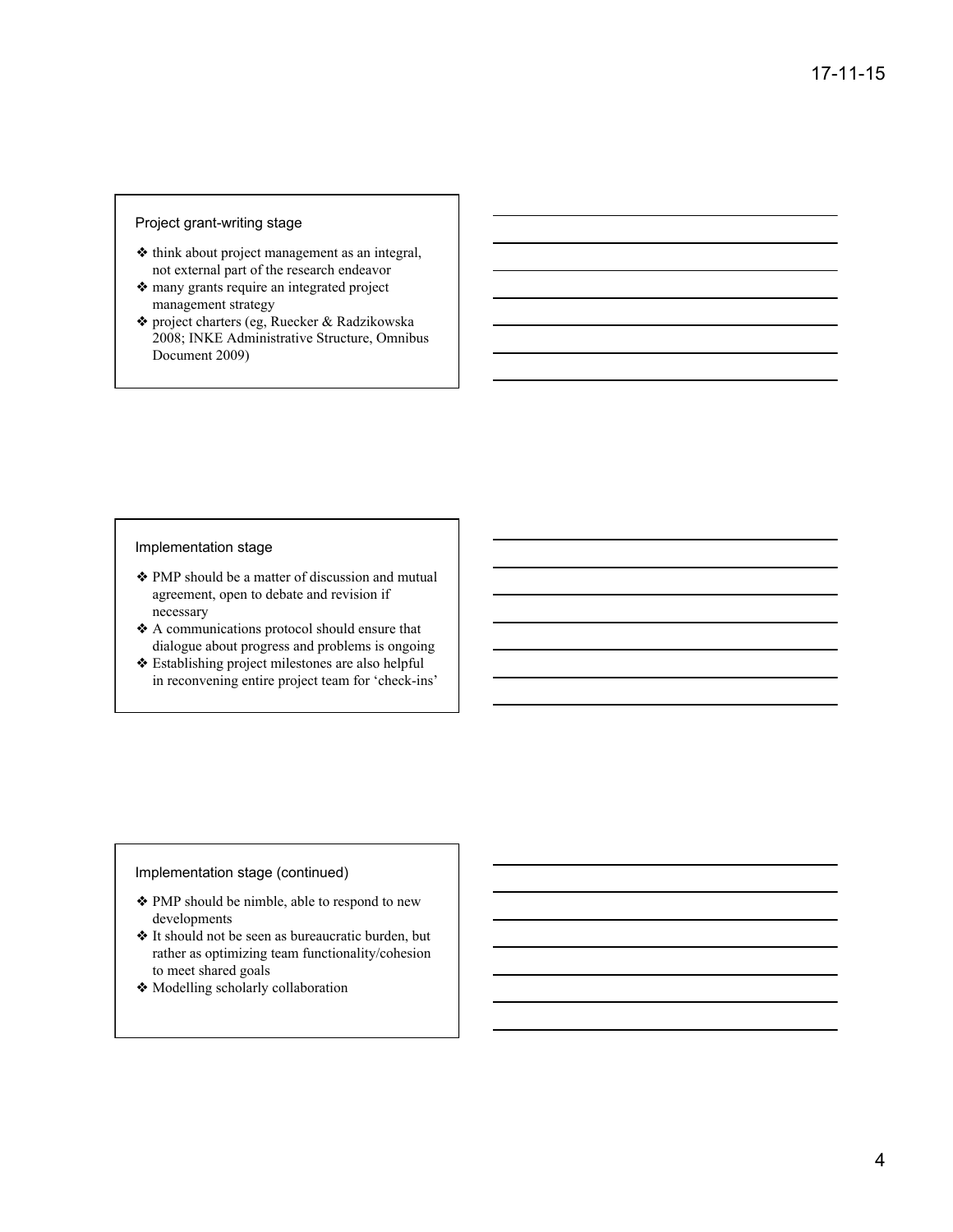#### Project Management

- ❖ set of principles, methods, tools and techniques for the effective management of objectivesoriented work in the context of a specific and unique organizational environment
- 



#### Project

- ❖ relatively new or unknown undertakings (uncertainty and not regularly repeated)
- ❖ coordination of multiple people, tasks, resources and skills
- ❖ definite life cycle (start and end)
- ❖ cross organizational boundaries
- ❖ well defined scope and objectives

#### **Activity**

- ❖ Defining your project
	- $\triangleright$  what is the issue to be addressed within the project?
	- ➢ what is the project scope?
	- $>$  what are the project objectives?
	- $>$  What is the time frame?
	- $>$  By what standard will you measure results?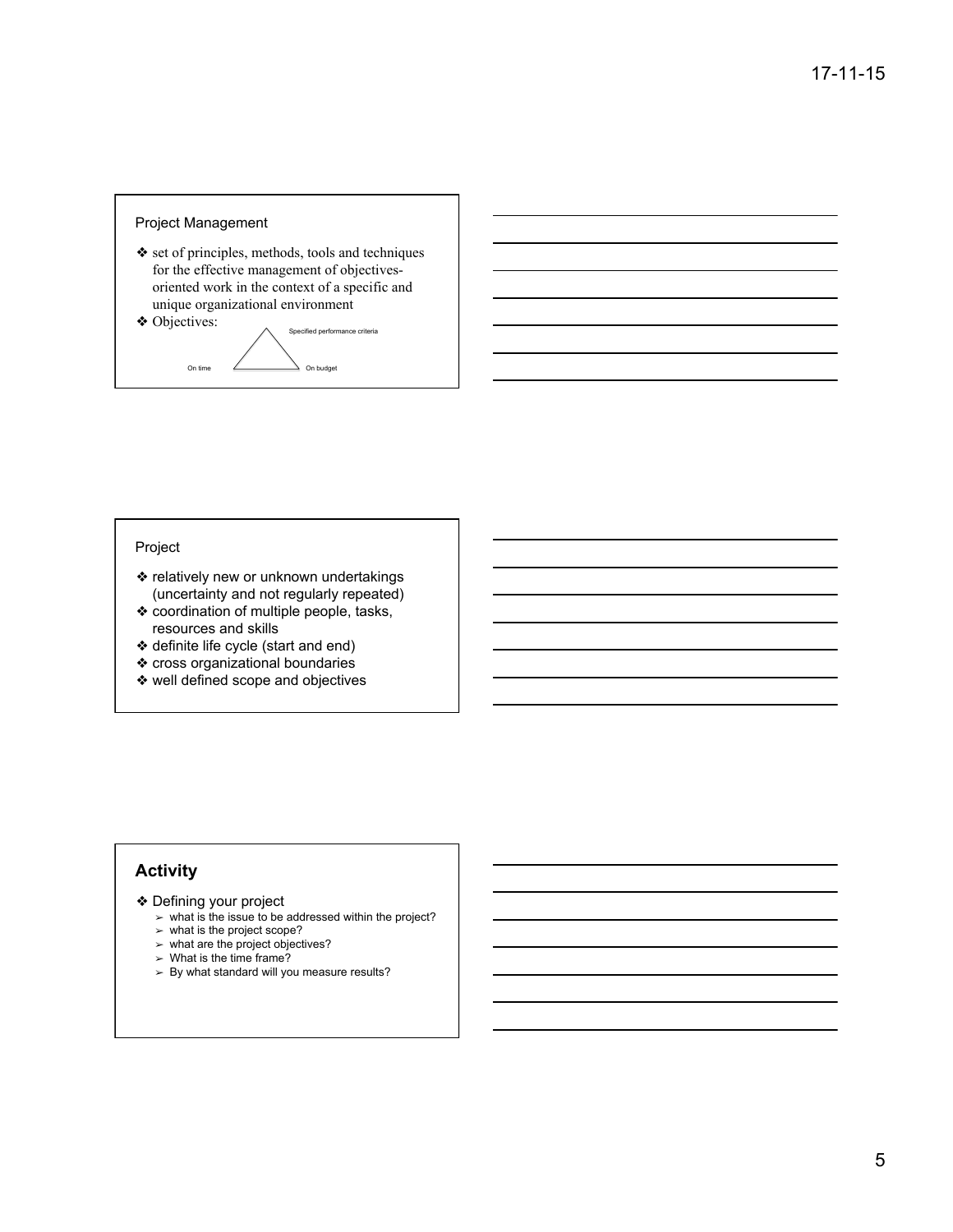#### **Project Planning: Model the Work**

- ❖ work breakdown structure (see handout)
	- ➢ all tasks ➢ checklist of activity and responsibility
- ❖ network (see handout)
- $\triangleright$  relationship and relative interdependence of tasks
- $\diamond$  critical path analysis (see handout)<br>  $>$  any path of tasks where delays could delay the project
- ❖ gantt chart (see handout)
- ➢ tasks and a time scale ❖ balance the plan -- can the project be accomplished?
- ❖ what can go wrong and what are Plan Bs?

#### **Activity**

- ❖ Planning your project
	- $>$  work breakdown structure -- identify all tasks (or at least as many as you can)
	- $\ge$  network -- plot the relationship and interdependence of tasks
	- $>$  critical path analysis -- identify those tasks where delay impacts the entire project
	- ➢ gantt chart -- plot tasks against time
	- ➢ what might go wrong? what are Plan Bs?

#### **Building and Sustaining Teams**

- ❖ small set of individuals who work interdependently and are jointly accountable for performance goals
- ❖ identifying team member ➢ what skills are needed (technical, content, collaborative)? ➢ what individuals are needed/available?
- ❖ supporting the team and its members
	- ➢ ensure team performance, member satisfaction, team learning and stakeholder satisfaction  $\ge$  build trust and accountability across team members, distances,
	- institutions, disciplines and time zones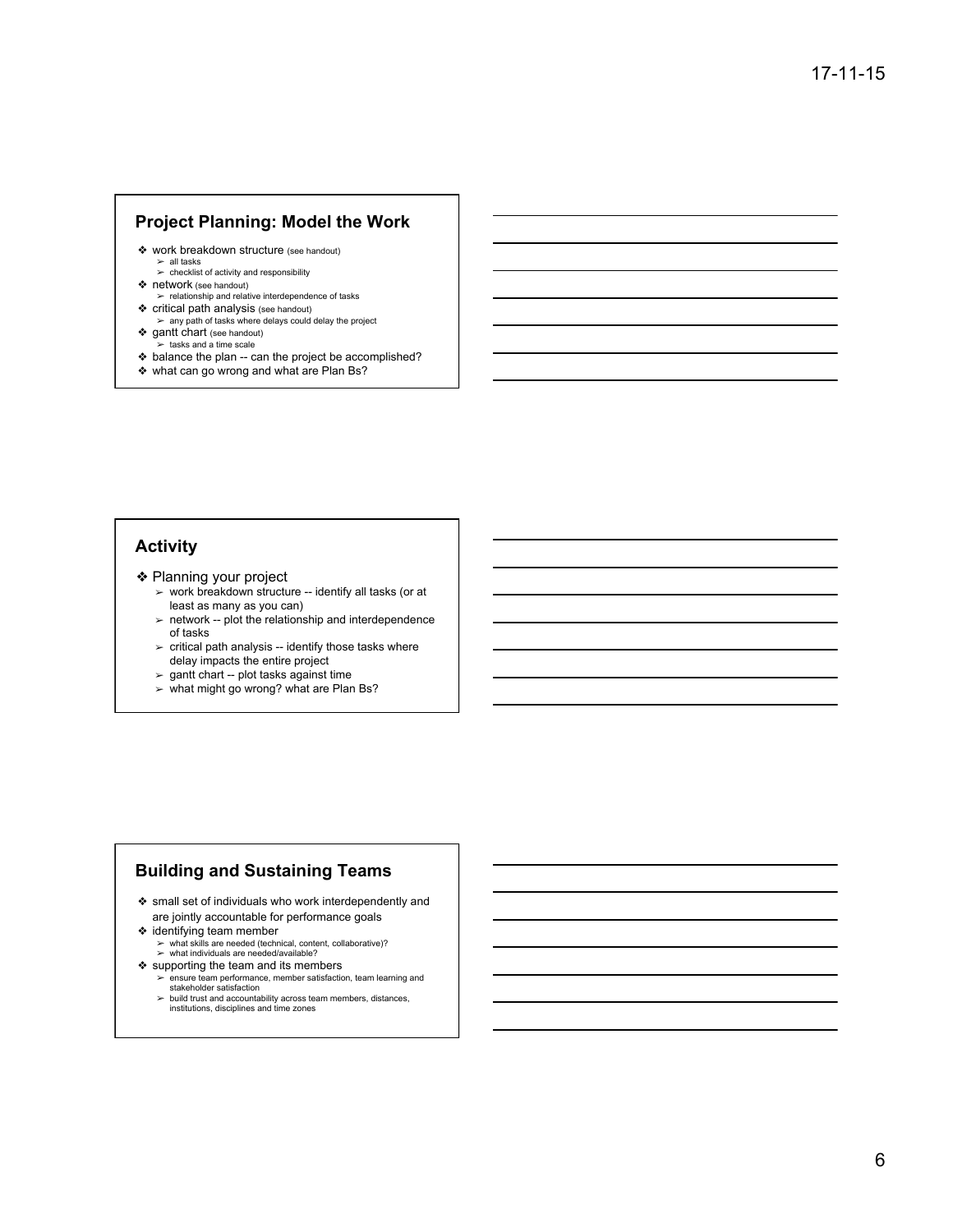#### **Work Practices to Support Teams**

- ❖ multiple communication channels, including formal and informal face-to-face meetings, conference calls, online project spaces
- ❖ documented project plans with deliverables and timelines with signoffs (indicating agreement)
- ❖ project charters with signoffs (see samples)  $\approx$  agreed ways of working together

### **Working the plan**

- ❖ tracking progress against planned
	- $\geq$  where are there differences?
	- $\geq$  do these differences indicate a potential problem?  $>$  is change recommended?
- ❖ reporting progress
	- ➢ where are we compared to where we want to be?
	- $>$  using the work breakdown structure as checklist
	- $\triangleright$  using the gantt chart as a visual progress report
	- $\geq$  who needs to know?

#### **Tools**

- ❖ what is needed given the project and team members' needs, geographical distribution and other factors?  $\ge$  choose a tool and use it with discipline
- ❖ "Low tech"
- ➢ white board, flip charts, markers, calendar, post-it notes
- ❖ "Higher tech" (too many to talk about)
	- ➢ online calendars (google/outlook calendar) ➢ online gantt charts (google doc templates, dotproject)
	- ➢ online project spaces (basecamp, asana)
	- $\geq$  folder/file sharing (dropbox, evernote)<br> $\geq$  many, many, many apps for iphone, ipad, etc
	-